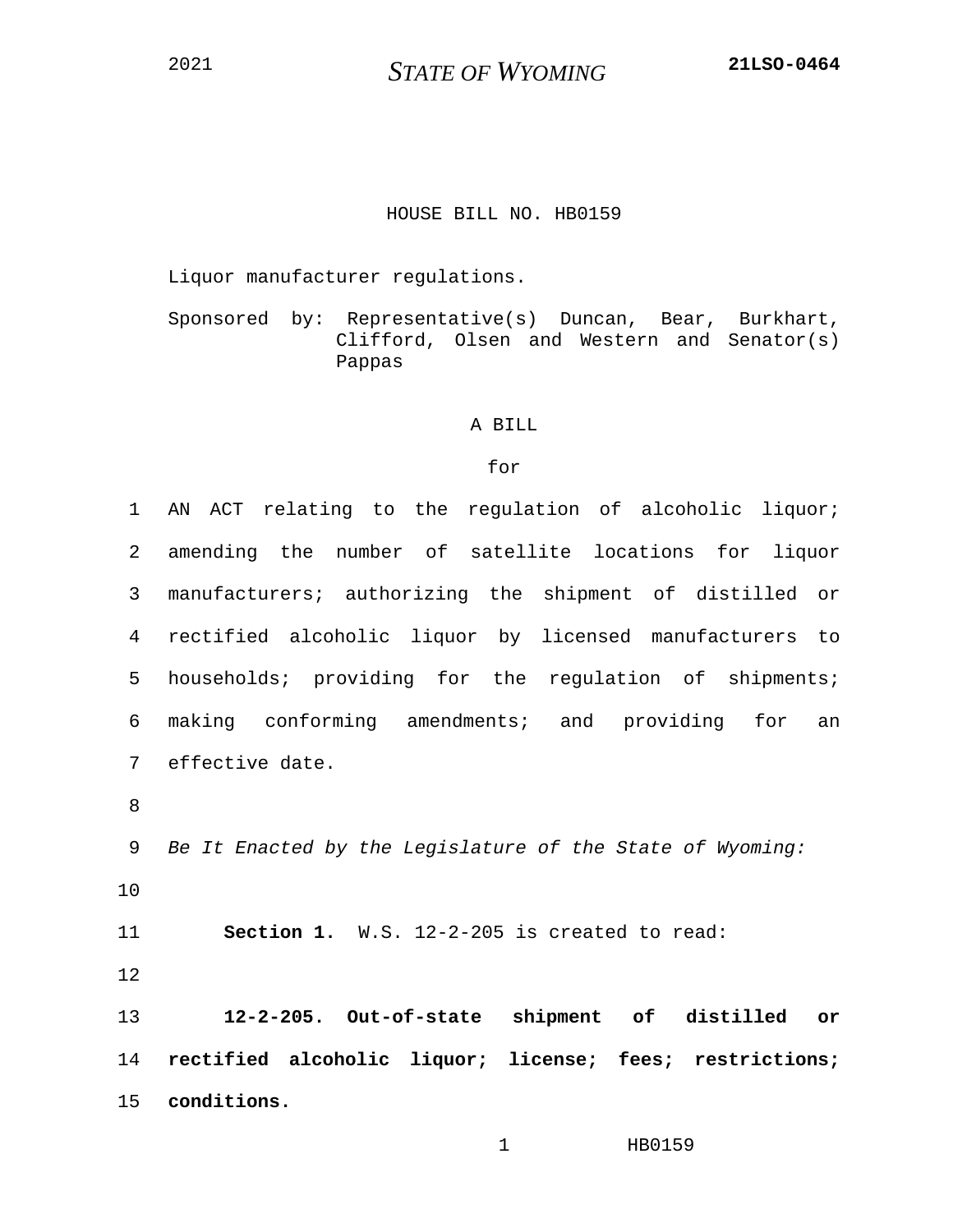1

| 2  | (a) Notwithstanding any law, rule or regulation to          |
|----|-------------------------------------------------------------|
| 3  | the contrary, any person currently licensed in its state of |
| 4  | domicile as an alcoholic liquor manufacturer who obtains an |
| 5  | out-of-state shipper's license, as provided in<br>this      |
| 6  | section, may ship to households in this state any distilled |
| 7  | or rectified alcoholic liquor which is not listed with the  |
| 8  | division as part of its inventory and distribution          |
| 9  | operation.                                                  |
| 10 |                                                             |
| 11 | (b) Before sending any shipment of distilled or             |
| 12 | rectified alcoholic liquor to a household in this state,    |
| 13 | the out-of-state shipper shall:                             |
| 14 |                                                             |
| 15 | (i) File an application with the division;                  |
| 16 |                                                             |
| 17 | (ii) Pay a license fee of fifty dollars (\$50.00)           |
| 18 | to the division;                                            |
| 19 |                                                             |
| 20 | (iii) Provide a<br>true copy of<br>its<br>current           |
| 21 | alcoholic liquor manufacturer's license issued in its state |
| 22 | of domicile to the division;                                |
| 23 |                                                             |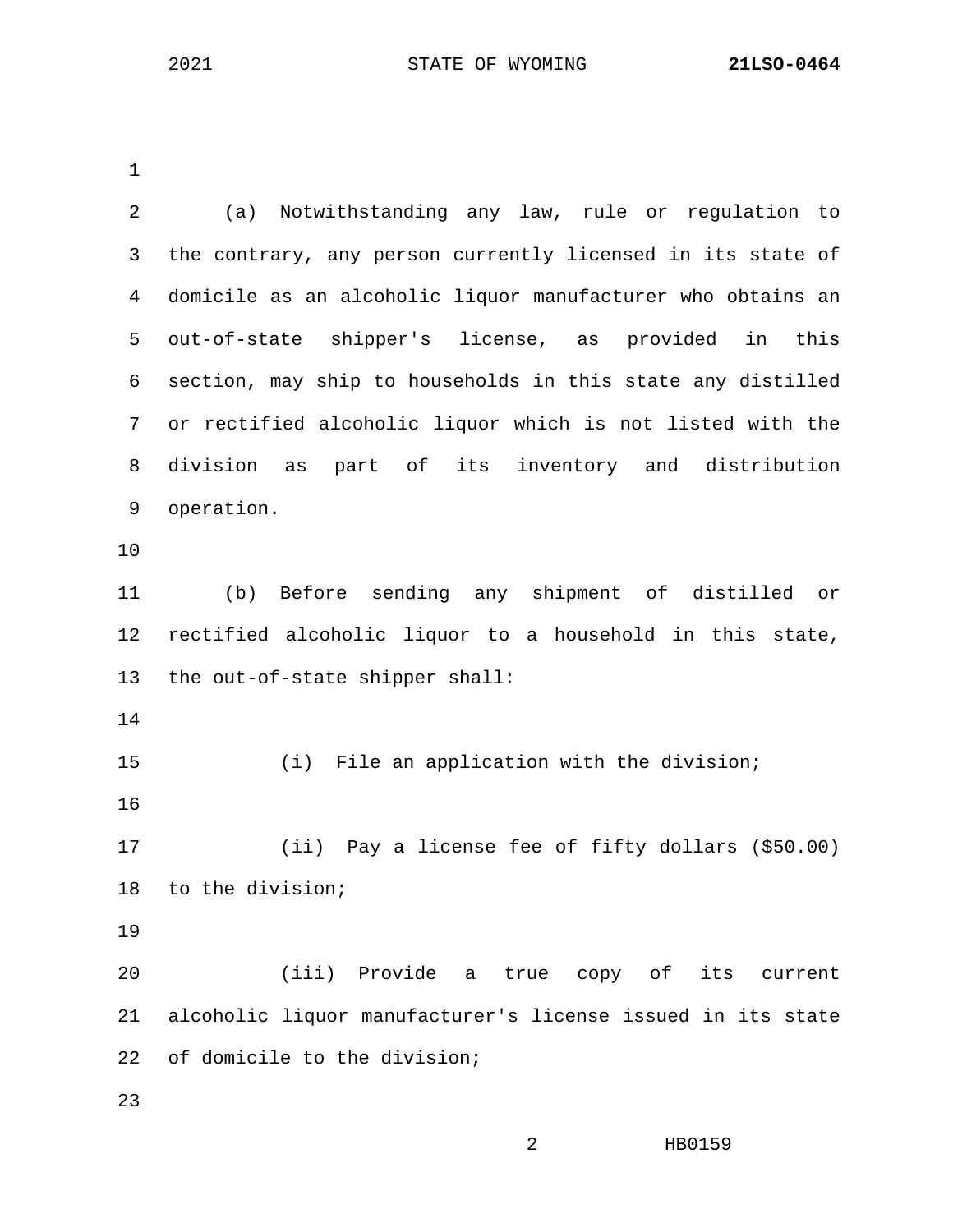1 (iv) Provide other information as may be 2 required by the division; and 3 4 (v) Obtain from the division an out-of-state 5 shipper's license, after the division conducts any 6 investigation it deems necessary. 7 8 (c) Any out-of-state shipper licensed pursuant to 9 this section shall: 10 11 (i) Not ship more than a total of twenty (20) 12 liters of distilled or rectified alcoholic liquor to any 13 one (1) household in this state during any twelve (12) 14 month period; 15 16 (ii) Ship distilled or rectified alcoholic 17 liquor only to individuals who are at least twenty-one (21) 18 years of age; 19 20 (iii) Ship distilled or rectified alcoholic 21 liquor for individuals' personal use and not for resale; 22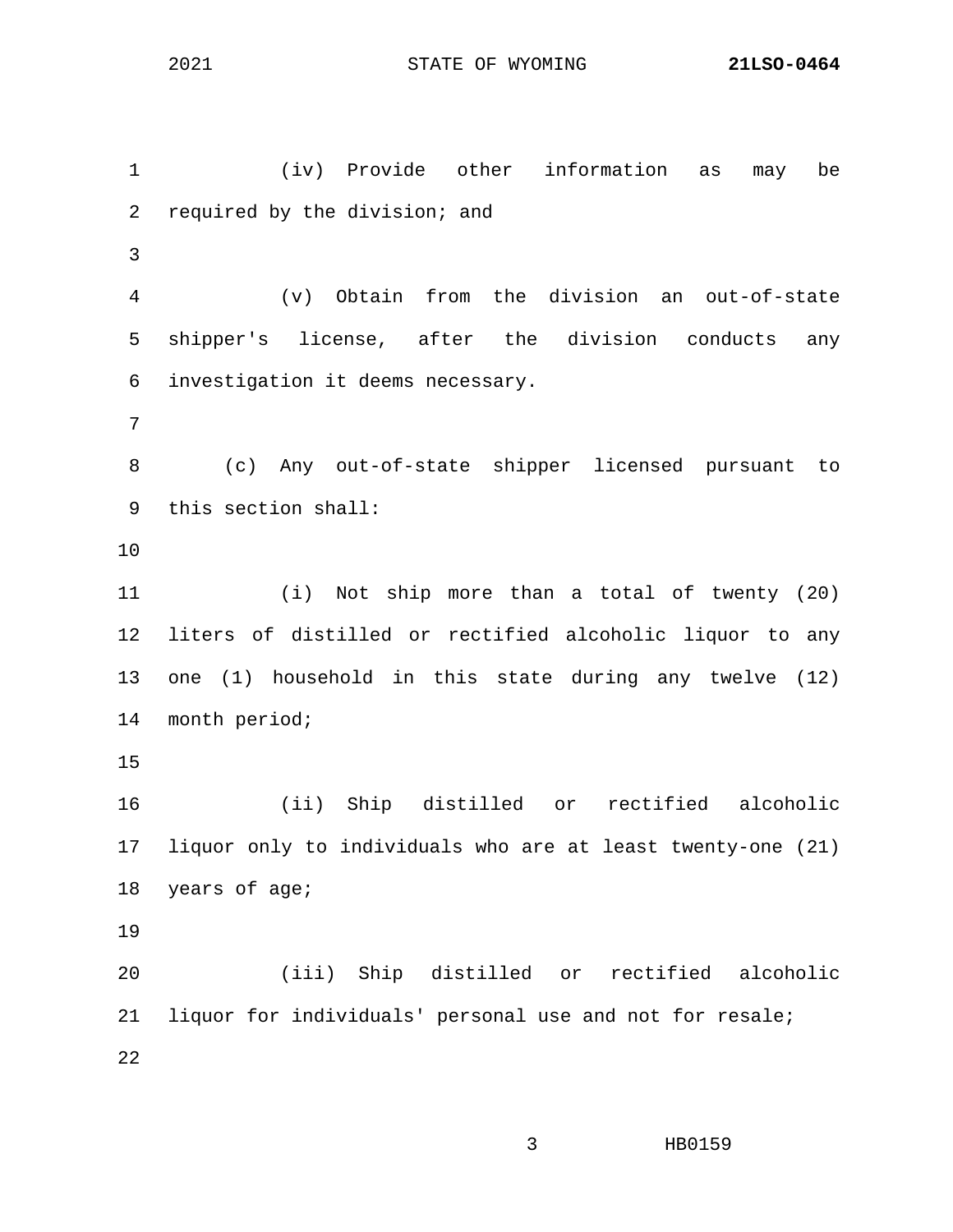1 (iv) Not ship any malt beverage to any household 2 in this state;

3

4 (v) Ensure that all shipping containers of 5 distilled or rectified alcoholic liquor shipped pursuant to 6 this section are conspicuously labeled with the words: 7 "CONTAINS ALCOHOLIC BEVERAGES. ADULT (OVER 21) SIGNATURE 8 REQUIRED FOR DELIVERY";

9

10 (vi) Ensure that all shipments into this state 11 are made by a duly licensed carrier and further ensure that 12 the carrier complies with the requirement to obtain an 13 adult signature;

14

15 (vii) Remit to the division a tax equal to the 16 maximum percentage of profit established in W.S. 17 12-2-303(a) applied to the retail price for each shipment 18 of distilled or rectified alcoholic liquor to a household 19 in this state. Each out-of-state shipper shall file a 20 monthly report with the division and include a copy of the 21 invoice for each shipment of distilled or rectified 22 alcoholic liquor and remit any tax due. The report shall be 23 filed with the division not later than the tenth day of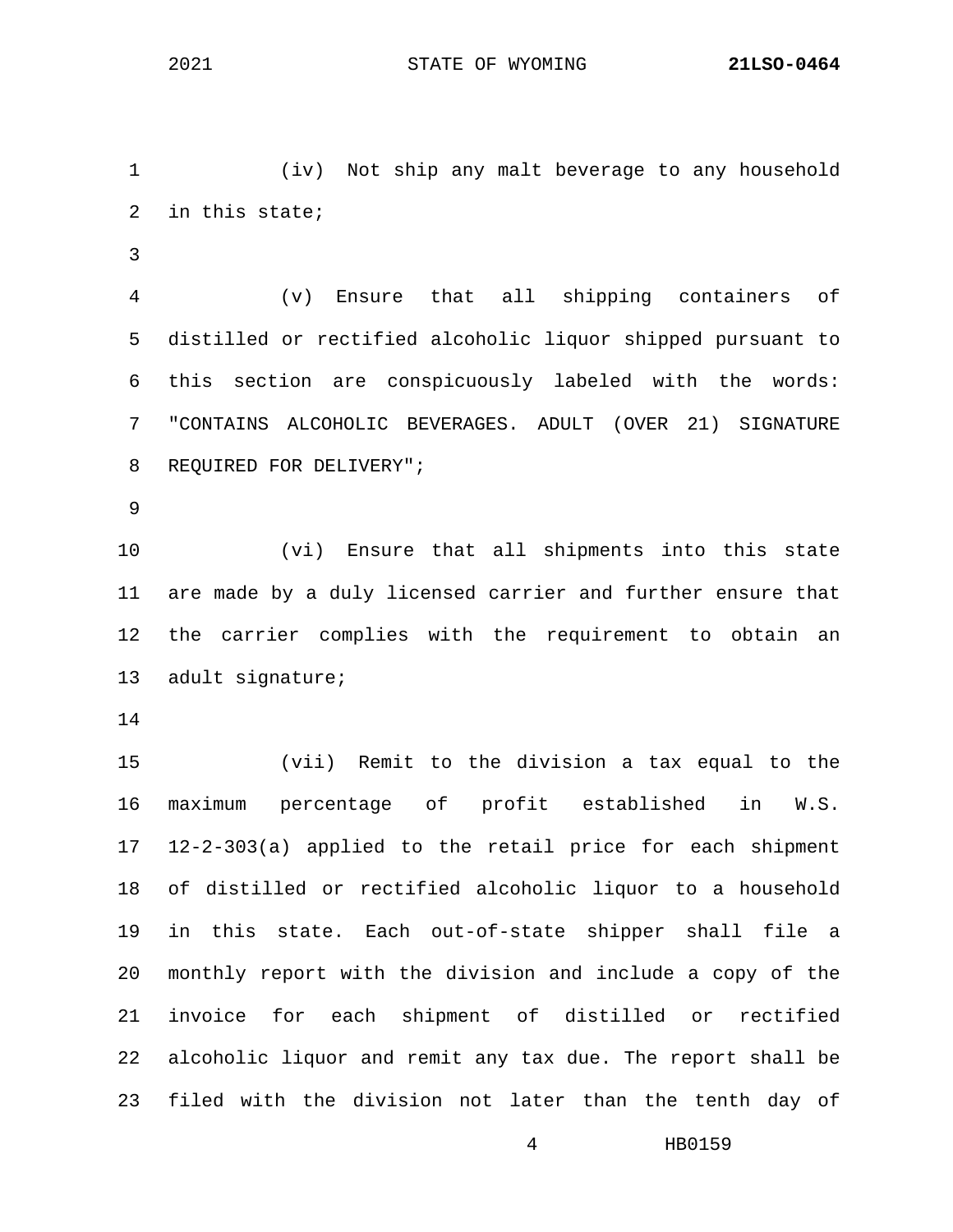2021 STATE OF WYOMING **21LSO-0464**

1 each month following the month in which the shipment was 2 made. Any report filed late with the division shall be 3 subject to a late filing fee of twenty-five dollars 4 (\$25.00); 5 6 (viii) Maintain records for at least three (3) 7 years that will permit the division to ascertain the 8 truthfulness of the information filed and permit the

9 division to perform an audit of the licensee's records upon 10 reasonable request; and

11

12 (ix) Be deemed to have consented to the personal 13 jurisdiction of the division, any other applicable state 14 agency and the courts of this state for purposes of 15 enforcement of this section and any related laws, rules or 16 regulations.

17

18 (d) The out-of-state shipper license shall be valid 19 for twelve (12) months. An out-of-state shipper may 20 annually renew its license with the division by paying a 21 renewal fee of fifty dollars (\$50.00), providing a true 22 copy of its current alcoholic liquor manufacturer's license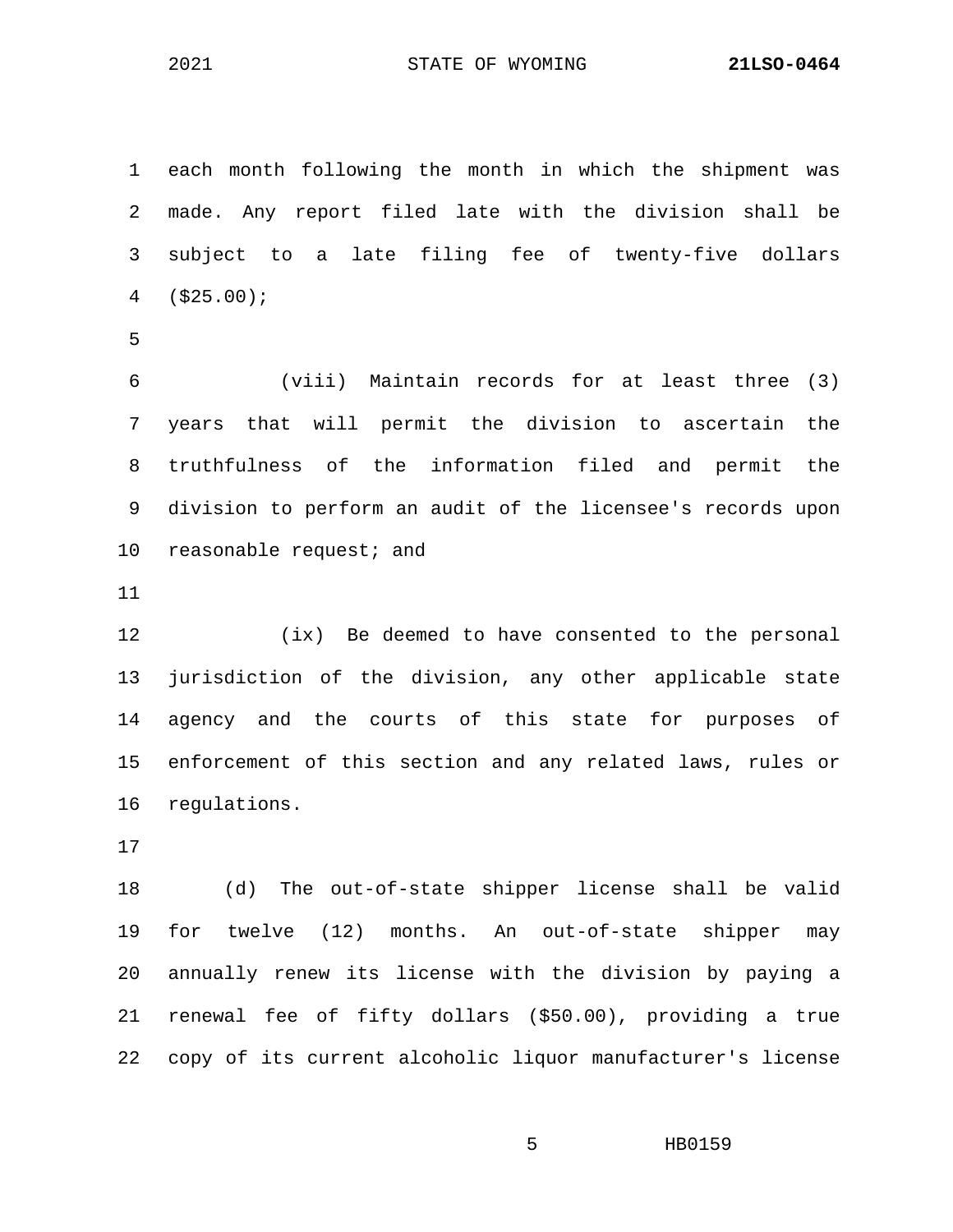2021 STATE OF WYOMING **21LSO-0464**

1 issued in its state of domicile and further providing other 2 information as may be required by the division.

3

4 (e) Any person who makes, participates in, 5 transports, imports or receives a shipment in violation of 6 this section is guilty of a misdemeanor. Each shipment 7 shall constitute a separate offense. Where the person holds 8 an out-of-state shipper's license, license suspension or 9 revocation may be in addition to or in lieu of the 10 foregoing penalties.

11

12 **Section 2.** W.S. 12-2-203(g)(i), (h)(intro) and by 13 creating new subsections (j) and (k) and 12-2-303(d) are 14 amended to read:

15

16 **12-2-203. Manufacturing and rectifying; importing and**  17 **industry representatives; licensing; fees.**

18

19 (g) The local licensing authority may issue to the 20 holder of a manufacturer's license granted under subsection 21 (a) of this section who is a federally licensed distiller 22 or rectifier:

23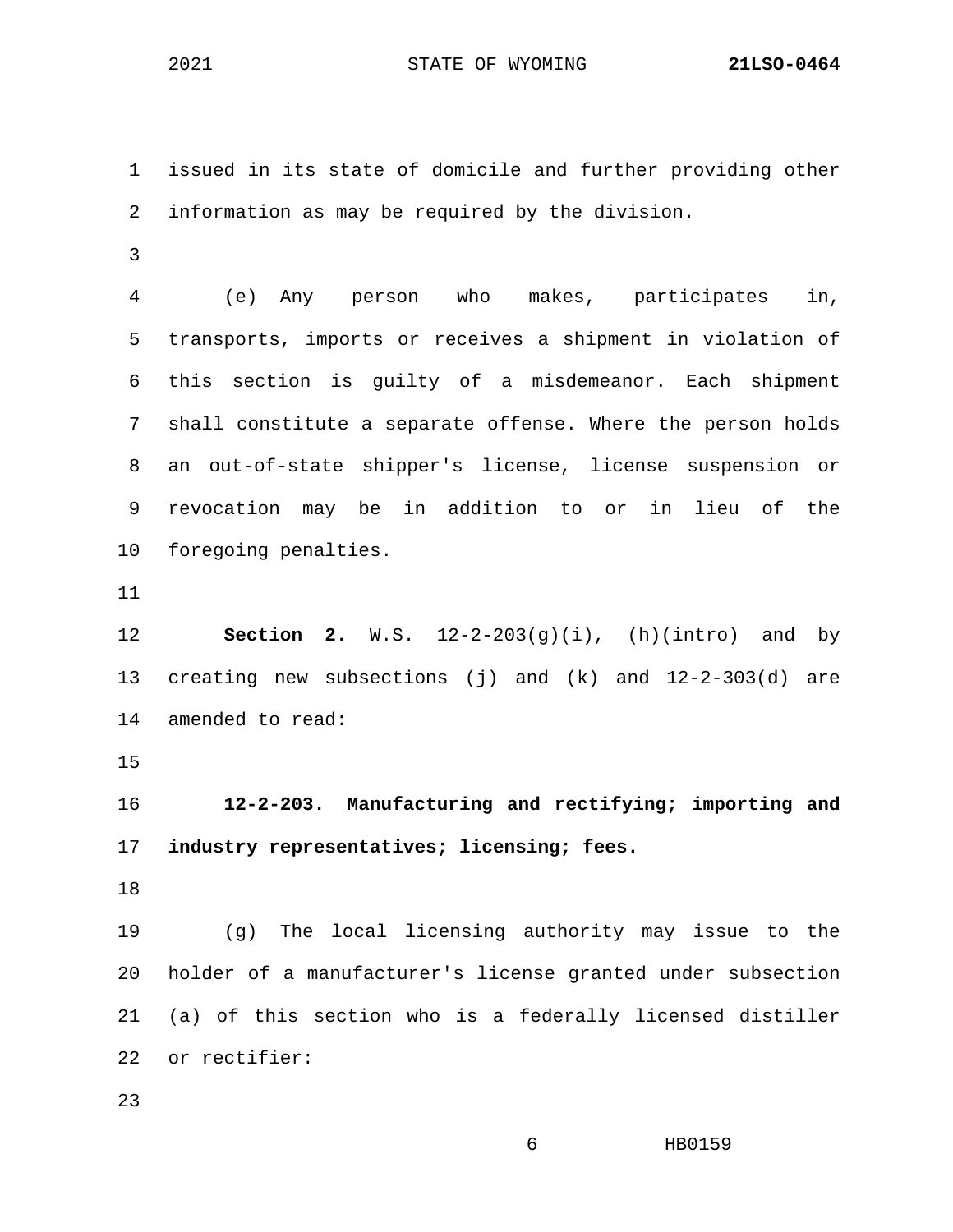1 (i) A satellite manufacturer's permit which 2 allows the permittee to sell product manufactured at the 3 site identified on the manufacturer's license at not more 4 than one (1) two (2) satellite location locations within 5 Wyoming separate from its manufacturing site under the 6 original permit. Products sold at a manufacturer's 7 satellite location may be obtained through the division as 8 provided by W.S. 12-2-303(a). If the satellite location is 9 situated within the property boundary of the manufacturing 10 site, the product may be distributed directly from the 11 permit holder's manufacturing site subject to W.S. 12 12-2-303(d). The satellite manufacturer's permit may be 13 issued on application to the appropriate licensing 14 authority. The local licensing authority may require a 15 public hearing and the payment of an additional permit fee 16 not to exceed one hundred dollars (\$100.00). The satellite 17 manufacturer's permit shall be subject to the terms and 18 conditions of W.S. 12-4-106, the schedule of operating 19 hours set pursuant to W.S. 12-5-101 and the licensed 20 building provisions pursuant to W.S. 12-5-201;

21

22 (h) For purposes of subsections (a),  $(f)$  and  $(g)$ 23  $(j)$  and  $(k)$  of this section: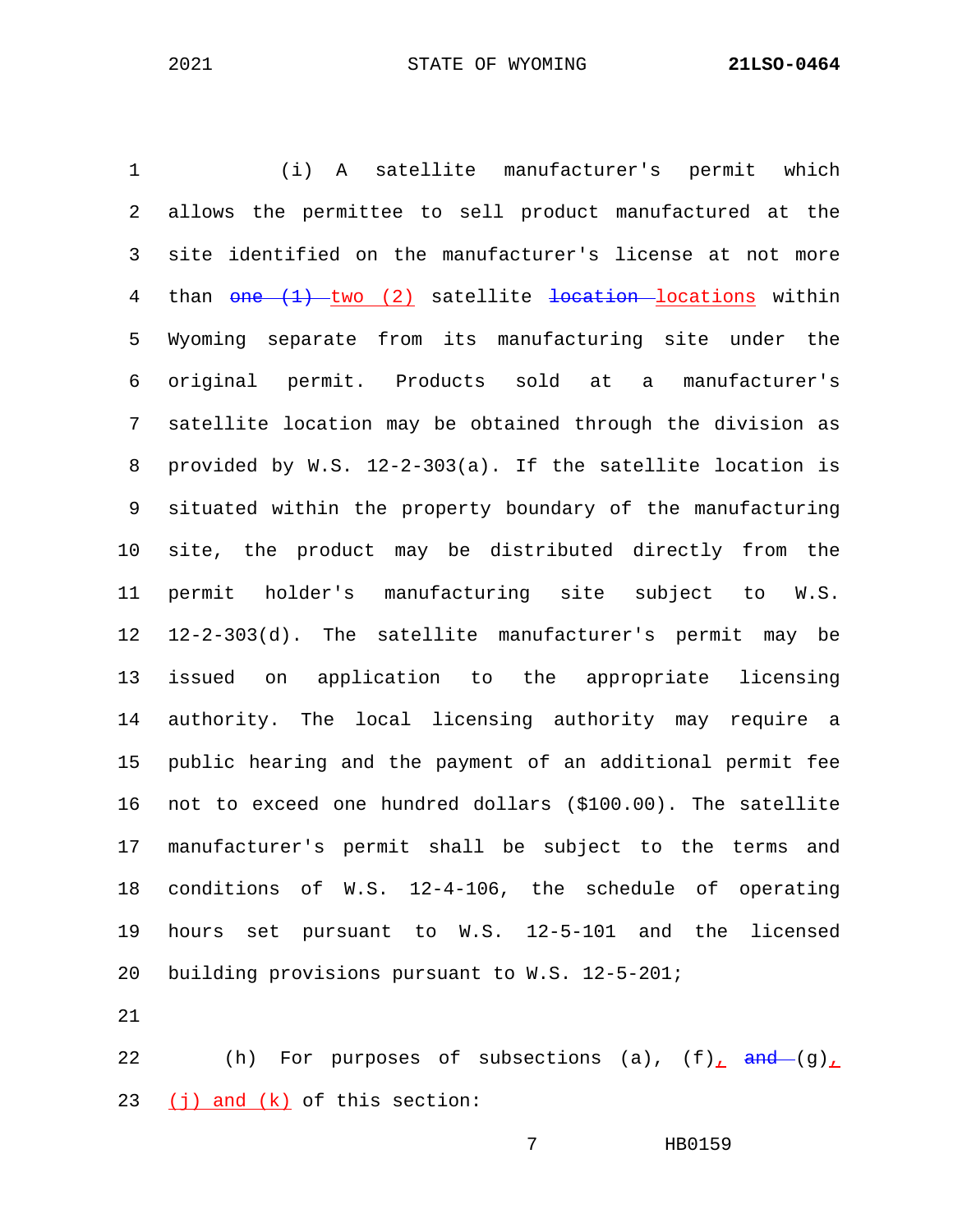| $(\dagger)$<br>Notwithstanding W.S. 12-5-201, any holder of a |
|---------------------------------------------------------------|
| manufacturer's license under subsection (a) of this section   |
| who is a federally licensed distiller or rectifier may sell   |
| and ship its manufactured alcoholic liquor that is not        |
| listed with the division as part of its inventory directly    |
| households in this state or any of its manufactured<br>to     |
| alcoholic liquor to households in other<br>states when        |
| authorized by law. A licensee shall:                          |
|                                                               |
| Not ship more than a total of twenty (20)<br>(i)              |
| liters of its manufactured alcoholic liquor to any one (1)    |
| household in this state during any twelve (12) month          |
| period;                                                       |
|                                                               |
| Ship its manufactured alcoholic liquor only<br>(iii)          |
| to individuals who are at least twenty-one (21) years of      |
| age for those individuals' personal use and not for resale;   |
|                                                               |
| Ensure that all shipping containers of<br>(iii)               |
| manufactured alcoholic liquor shipped pursuant to this        |
| subsection are conspicuously labeled with the words:          |
|                                                               |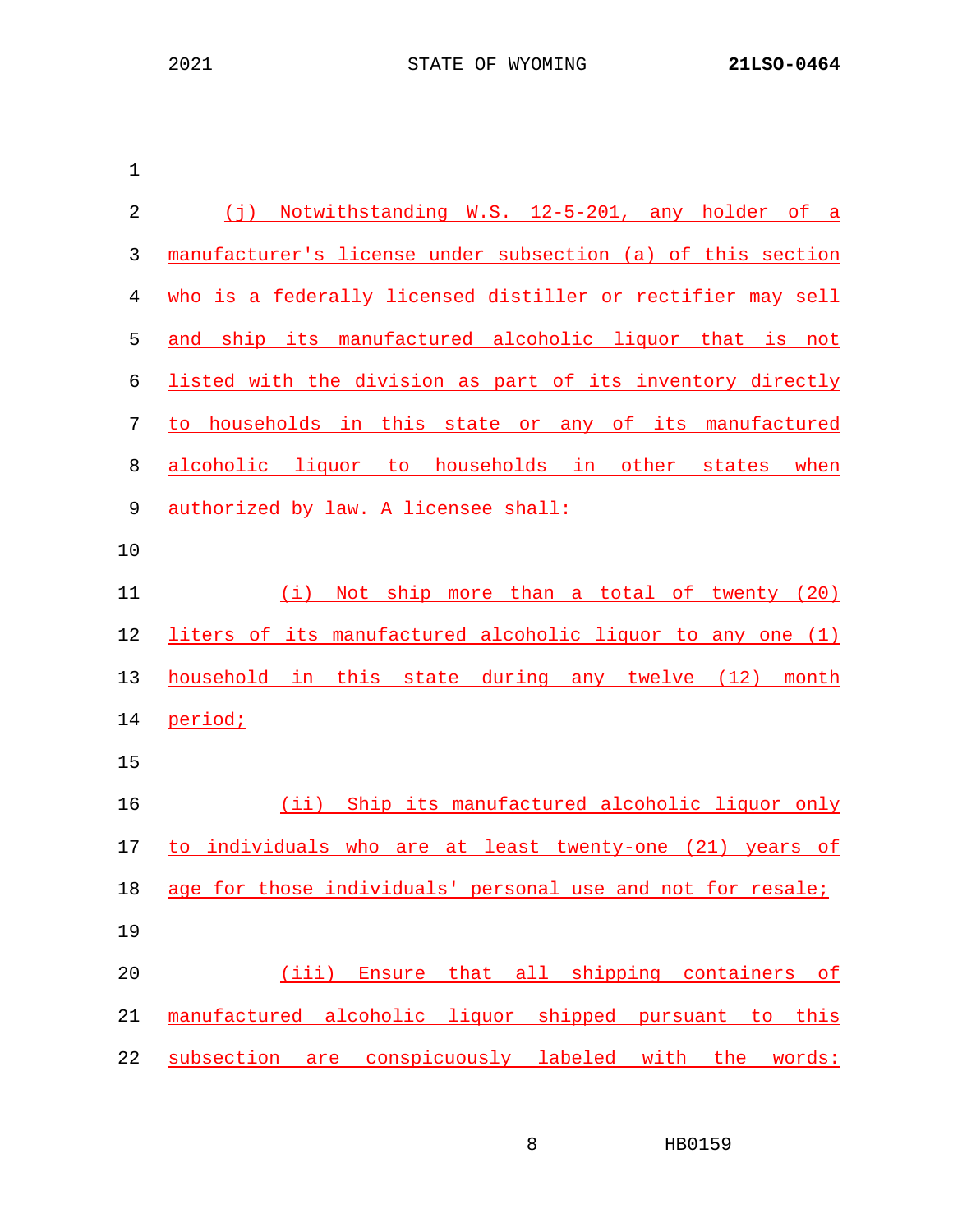| 1  | "CONTAINS ALCOHOLIC BEVERAGES. ADULT (OVER 21) SIGNATURE    |
|----|-------------------------------------------------------------|
| 2  | REQUIRED FOR DELIVERY";                                     |
| 3  |                                                             |
| 4  | (iv) Ensure that all shipments made pursuant to             |
| 5  | this subsection are made by a duly licensed carrier and     |
| 6  | ensure that the carrier complies with<br>further<br>the     |
| 7  | requirement to obtain an adult signature;                   |
| 8  |                                                             |
| 9  | (v) File a monthly report of manufactured                   |
| 10 | alcoholic liquor shipped out-of-state on a form provided by |
| 11 | the division and include a copy of the invoice for each     |
| 12 | shipment of their manufactured alcoholic liquor subject to  |
| 13 | the following:                                              |
| 14 |                                                             |
| 15 | The report shall be filed with the<br>(A)                   |
| 16 | division not later than the tenth day of each month         |
| 17 | following the month in which the shipment was made;         |
| 18 |                                                             |
| 19 | Any report filed late with the division<br>(B)              |
| 20 | shall be subject to a late filing fee of twenty-five        |
| 21 | dollars (\$25.00).                                          |
| 22 |                                                             |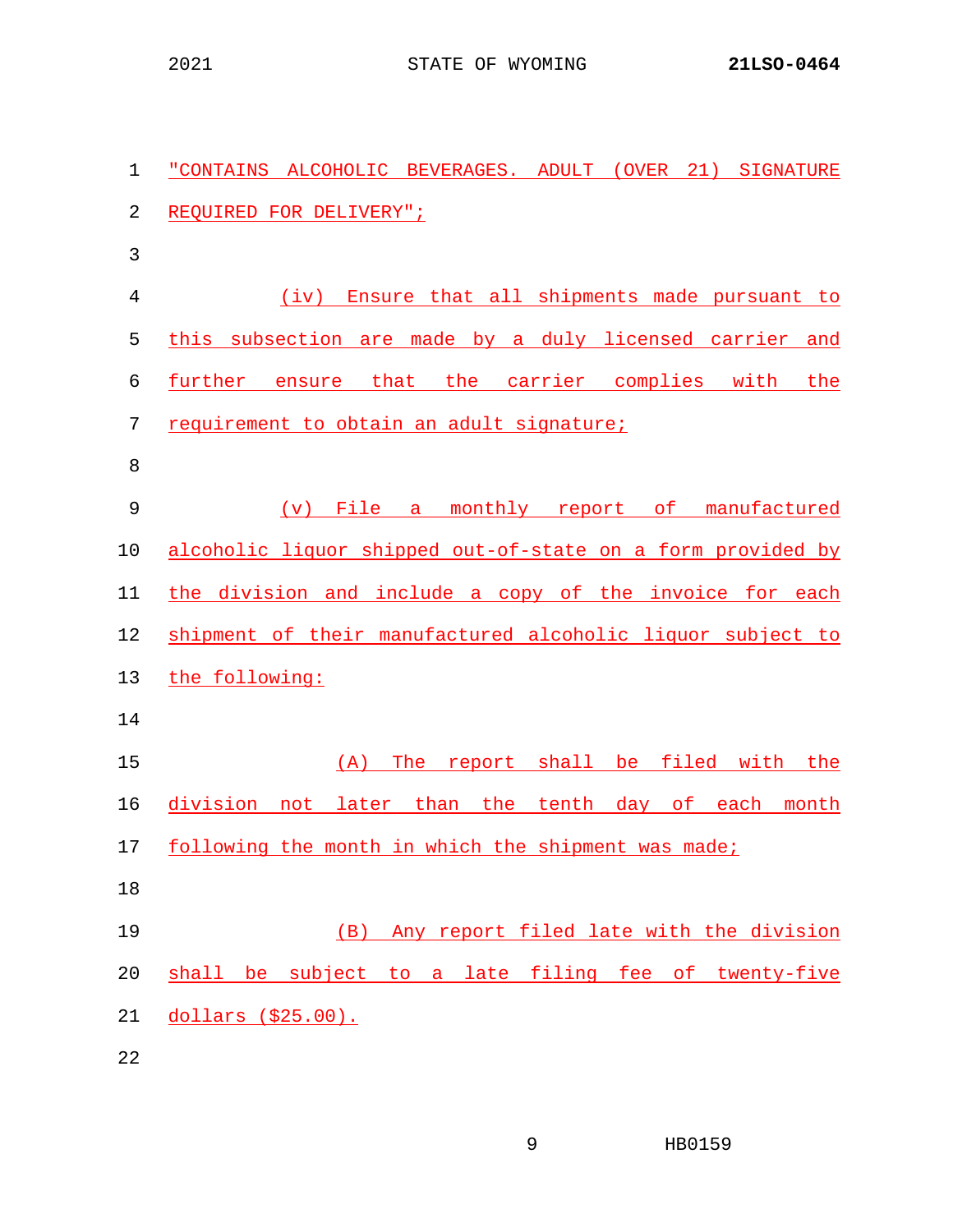| 1              | (vi) Maintain records for at least three (3)                              |
|----------------|---------------------------------------------------------------------------|
| $\overline{2}$ | that will permit the division to ascertain the<br>years                   |
| 3              | truthfulness of the information filed and permit the                      |
| 4              | division to perform an audit of the licensee's records upon               |
| 5              | reasonable request.                                                       |
| 6              |                                                                           |
| 7              | (k) Any person who makes, participates in,                                |
| 8              | transports, imports or receives a shipment in violation of                |
| 9              | subsection (j) this section is guilty of a misdemeanor.                   |
| 10             | Each shipment shall constitute a separate offense. Where                  |
| 11             | the person holds a manufacturer's license under subsection                |
| 12             | (a) of this section, license suspension or revocation may                 |
|                |                                                                           |
| 13             | be in addition to or in lieu of the foregoing penalties.                  |
| 14             |                                                                           |
| 15             | $12 - 2 - 303.$<br>Purchase<br>and<br>sale<br>alcoholic<br>liquors;<br>of |
| 16             | shortages.                                                                |
| $17$           |                                                                           |
| 18             | (d) The holder of a manufacturer's license under W.S.                     |
| 19             | 12-2-203(a) that sells alcoholic liquor not obtained                      |
| 20             | through the division as provided in W.S. $12-2-203(g)$ or                 |
| 21             | $12-2-203(j)$ shall, before the transfer of the product to                |
| 22             | the a satellite location or the shipment of the product to                |
| 23             | a household, as applicable, remit to the division<br>an                   |